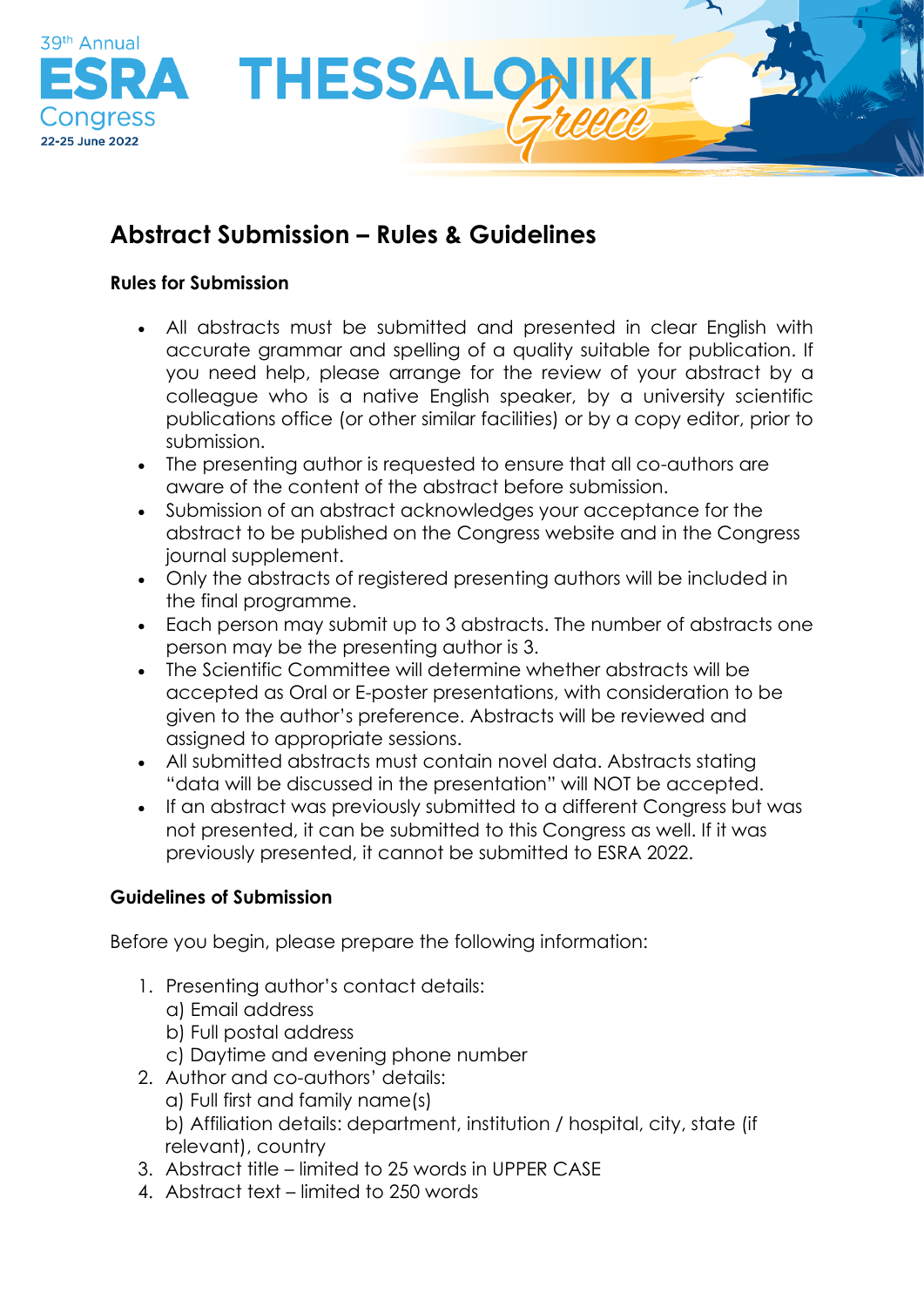

- Graphs and images may be uploaded in JPG, PNG and GIF format only. When including a table, it is recommended to save the table as an image and then upload it in to the abstract. A maximum of 3 images can be included per abstract.
- The maximum file size of each graph/image is 500 KB. The maximum pixel size of the graph/image is 600(w) x 800(h) pixel. You may upload graphs in JPG format only.
- The abstracts can be edited after submission until the submission deadline. Following the submission deadline, no changes can be made to abstracts.

# **Abstract Layout**

Abstracts must be submitted with the following sections:

- Background and aims
- Methods
- Results
- Conclusions

# **Abstract Submitter's Declaration**

Before submitting the abstract, the abstract submitter will be required to confirm the following:

- 1. I, the Abstract Submitter, confirm that I previewed this abstract and that all information is correct. I accept that the content of this abstract cannot be modified or corrected after final submission and I am aware that it will be published exactly as submitted.
- 2. Submission of the abstract constitutes my consent to publication (e.g. congress website, programmes, Journal, other promotions, etc.)
- 3. I, the Abstract Submitter, warrant and represent that I am the sole owner or have the rights of all the information and content ("Content") provided to the ESRA Congress and K.I.T. Group GmbH (Hereafter: "The Organizers"). The publication of the abstract does not infringe any third party rights including, but not limited to, intellectual property rights.
- 4. I, the Abstract Submitter, grant the Organizers a royalty-free, perpetual, irrevocable non-exclusive license to use, reproduce, publish, translate, distribute, and display the Content.
- 5. The Organisers reserve the right to remove from any publication an abstract which does not comply with the above.
- 6. I herewith confirm that the contact details saved in this system are those of the corresponding author, who will be notified about the status of the abstract. The corresponding author is responsible for informing the other authors about the status of the abstract.